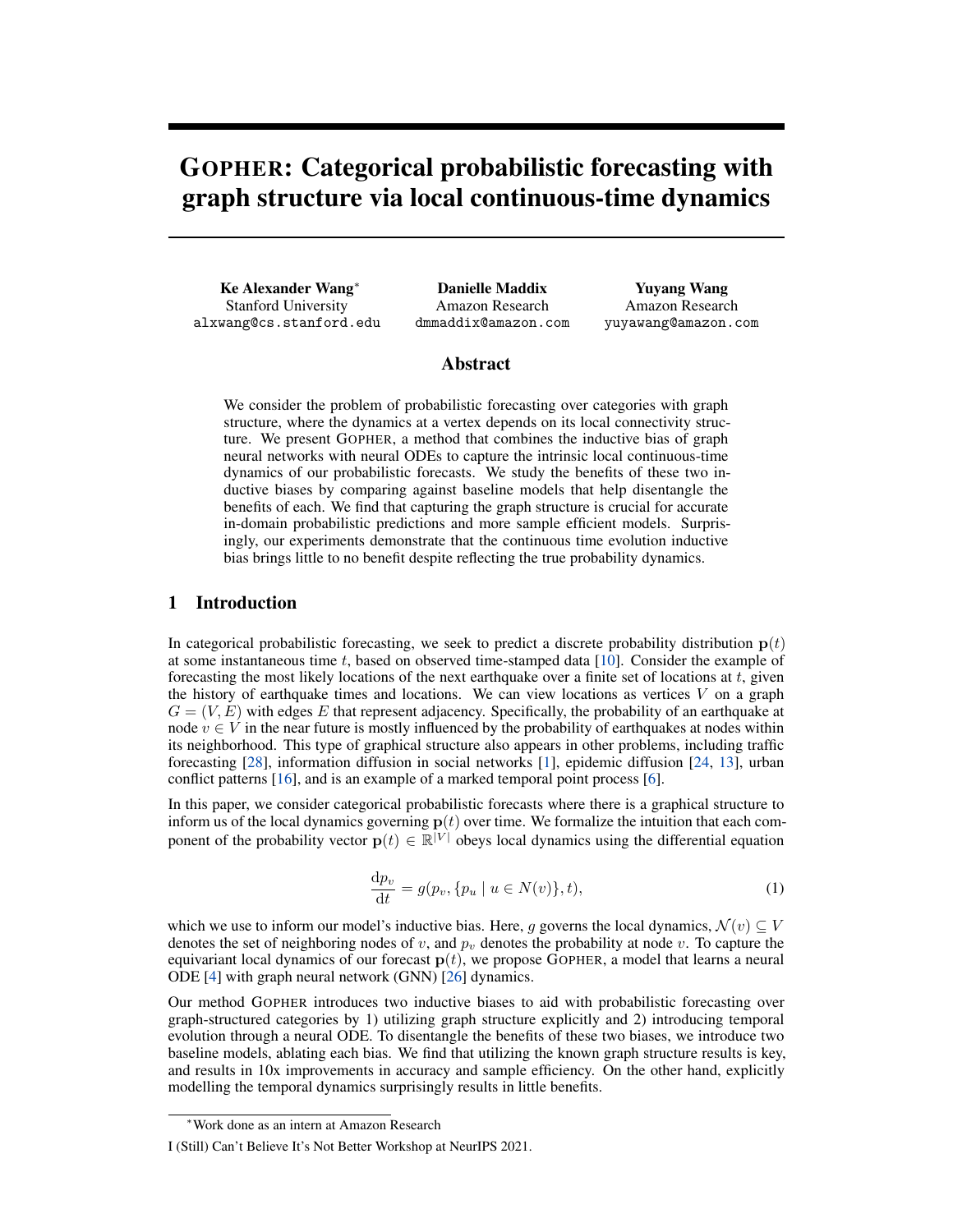#### 2 GOPHER: Forecasting with temporal dynamics and graph structure

Let  $G = (V, E)$  be a graph, and let  $t_i \in \mathbb{R}_0^+$  denote the timestamp of an event at node  $v_i \in V$ . Given *G* and an irregularly sampled dataset  $D = \{(t_i, v_i)\}_{i=1}^N$ , we want to learn the probability vector  $\mathbf{p}(t)$  ∈  $\mathbb{R}^{|V|}$  of each  $v \in V$  at any time *t*. We wish to model the dynamics of  $\mathbf{p}(t)$  such that the change in the probability at node *v* depends only on the neighborhood  $\mathcal{N}(v)$  around *v*, as described in [Equation 1](#page-0-0). However, directly parameterizing *g* from [Equation 1](#page-0-0) with a neural ODE can violate conservation of probability:  $\mathbf{1}^\top \mathbf{p}(t) = 1$ .

Instead of explicitly enforcing the sum constraint into our neural ODE, we model the dynamics in a continuous-time embedding space from which we derive the dynamics d**p***/*d*t*. Specifically, let  $\mathbf{Z}_0 \in \mathbb{R}^{|V| \times D}$ , where *D* denotes the embedding space dimension. We use  $\mathbf{z}_{0,i}$  to denote row *i* of  $\mathbf{Z}_0$ at initial time  $t_0$ , corresponding to the embedding of node  $v_i$ . We then model the dynamics of the continuous-time embeddings  $\mathbf{Z}(t) \in \mathbb{R}^{|V| \times D}$  via

$$
\frac{\mathrm{d}\mathbf{Z}}{\mathrm{d}t} = g(\mathbf{Z}, G, t) \quad \text{subject to} \quad \mathbf{Z}(t_0) = \mathbf{Z}_0,\tag{2}
$$

where  $g$  is the learned graph neural network (GNN) dynamics. To map  $\mathbf{Z}(t)$  to a probability space while preserving equivariance, we learn a shared projection  $\pi : \mathbb{R}^D \to \mathbb{R}$  such that

$$
\mathbf{p}(t) = \text{Softmax}(\pi(\mathbf{z}(t)_1), \dots, \pi(\mathbf{z}(t)_{|V|})).
$$
\n(3)

Provided that  $g$  and  $\pi$  are differentiable, which can be done using smooth activation functions, our model then implicitly models the local temporal dynamic of our problem in [Equation 1.](#page-0-0) Finally, we train our model GOPHER by maximizing the log likelihood  $\sum_{i=1}^{N} \log p_{v_i}(t_i)$  with respect to the parameters of  $\pi$ ,  $g$ , and the initial condition  $\mathbf{Z}_0$ .

**Incorporating node attributes.** In some cases *G* may have node attributes  $\{a_v\}_{v \in V}$  for each node  $v \in V$  that affect the interaction dynamics, such as the geographical coordinates of each node in a spatial graph or the demographics of a user in a social network. Node attributes can be easily incorporated by letting the initial node embeddings be a learned function of the attributes,  $\mathbf{Z}_0[v] = \psi_v(a_v)$ , and optimizing with respect to the parameters of  $\{\psi_v\}$ .

Related works. Our paper lies at the intersection of probabilistic forecasting, neural ODEs, and graph neural networks (GNNS), and can be seen as the discrete analogue of continuous normalizing flows [[4,](#page-4-5) [11](#page-4-6), [5](#page-4-7)] on manifolds [[17,](#page-4-8) [18](#page-5-3)]. Probabilistic forecasting seeks to predict a full distribution at each time step [[14,](#page-4-9) [10](#page-4-0)], with contemporary methods often relying on deep probabilistic models [\[22](#page-5-4), [25](#page-5-5), [21](#page-5-6), [20](#page-5-7)]. A direct application of categorical probabilistic forecasts is marked temporal point processes, which learn the rate of an event type *v* at time *t*, summarized by the conditional intensity function  $\lambda(t, v) = \lambda(t) \cdot p_v(t)$  [[6\]](#page-4-4). The inductive bias of a learnable ODE with GNN dynamics has also been explored in the context of other problems, including graph generation [[7\]](#page-4-10), node classification [\[19](#page-5-8), [2\]](#page-4-11), multi-particle trajectory prediction [\[19](#page-5-8)], learning partial differential equations [\[15](#page-4-12)], and knowledge graph forecasting [\[12](#page-4-13)].

### 3 Results: I Can't Believe Temporal Dynamics Don't Matter!

Synthetic datasets. We apply our method to model the mark component of a marked temporal point process (TPP) occurring on the nodes of a graph such that  $p_v(t)$  is the probability of an event occurring on vertex  $v$  at time  $t$ . We create a synthetic dataset where events occur over time on a directed graph *G*, with node probabilities that obey graph advection as an example of local dynamics [\[3](#page-4-14)]. Graph advection conserves the total probability by ensuring **1** *<sup>⊤</sup>*d**p***/*d*t* = 0. We represent the graph *G* by the weighted adjacency matrix *A*, where  $A_{uv} > 0$  for  $(u, v) \in E$ . We sample sequences of events over time [0*, T*] from a homogeneous Poisson process with constant temporal intensity  $\lambda(t) = \lambda = 2.5$  and temporal node probability  $p(t) \in \mathbb{R}^{|V|}$  governed by the graph advection equation [\[3](#page-4-14)]

$$
\frac{\mathrm{d}\mathbf{p}}{\mathrm{d}t} = -L_{\text{out}}(A)^{\top}\mathbf{p} \iff \frac{\mathrm{d}p_v}{\mathrm{d}t} = \sum_{v: (v, u) \in E} A_{vu}p_v - \sum_{v: (u, v) \in E} A_{uv}p_u.
$$
 (4)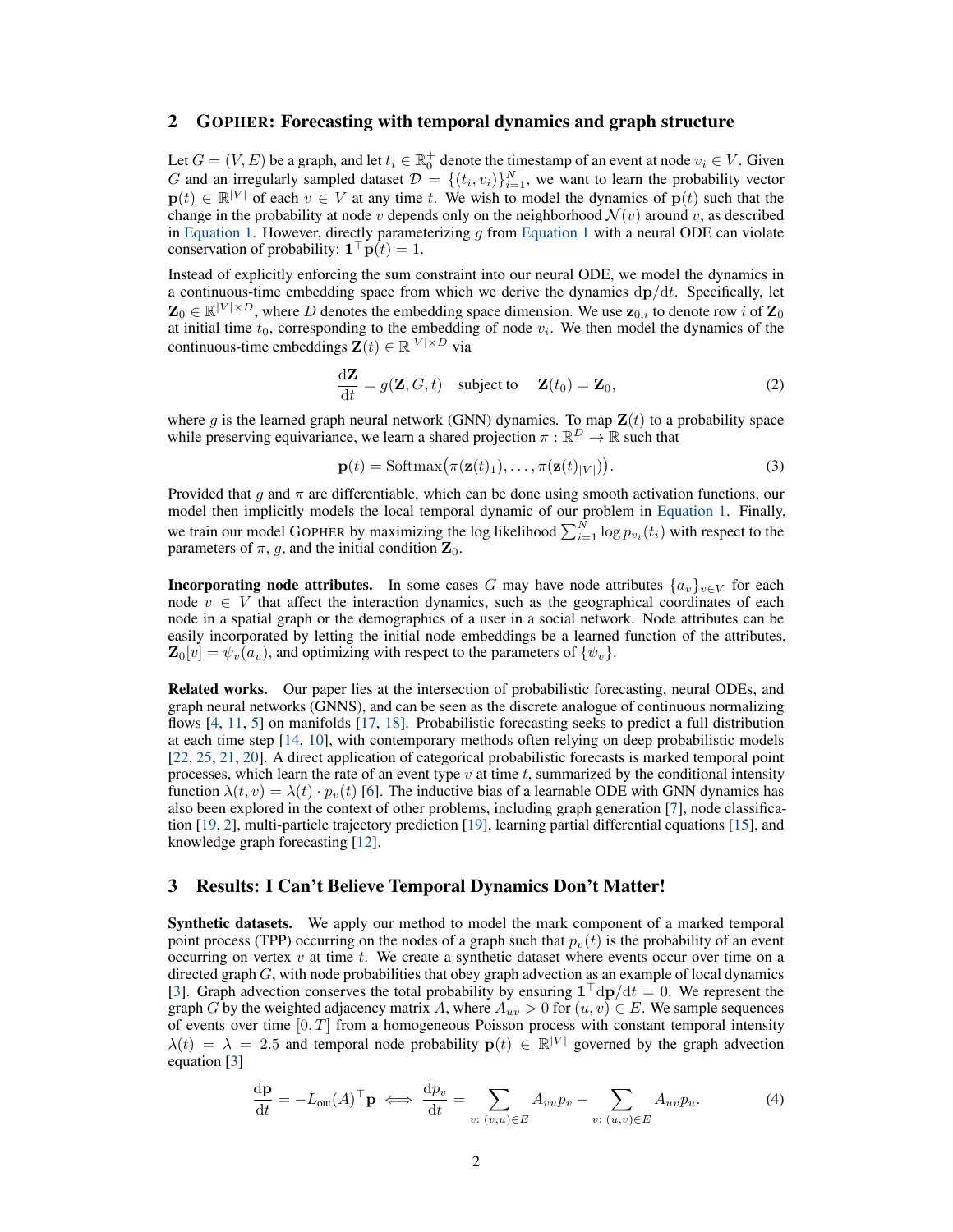<span id="page-2-0"></span>

Figure 1: (Top) Advection on a cyclic graph set chosen so that the probability mass is transported more strongly in the counter-clockwise direction. (Bottom) Advection on a random geometric graph with randomly chosen edge weights. (Both) Colors are shown in log-scale to make dynamics more visually-apparent. Light-gray coloring corresponds to  $\log(1/|V|)$  which is the steady-state probability mass for each node.

Here, *L*out(*A*) := *D*out(*A*) *− A* denotes the out-degree graph Laplacian, and *D*out(*G*) denotes the diagonal out-degree matrix with  $D_{\text{out}}(G)_{ii} = \sum_j A_{ij}$ .

We create two graphs structures for our synthetic datasets, a ring graph and a random geometric graph, and visualize their advection on the graph over time in [Figure 1;](#page-2-0) see Appendix D for more details on their construction. We also visualize the advection dynamics of each component of  $p(t)$ for the ring graph in Figure 9 of Appendix D. We use  $T = 5$  seconds for the ring graph dataset and  $T = 1$  second for the geometric graph dataset. Since the timestamps are sampled from a Poisson process and *not* equidistantly spaced over [0*, T*], the continuous time aspect of the problem is clearly evident in the dataset.

#### Evaluating each inductive bias of GOPHER.

We evaluate the accuracy and sample-efficiency improvements from incorporating graph structure and modelling temporal dynamics in GO-PHER. To disentangle the effects of these two inductive biases, we compare our model to two baseline models. The first is a two-layer MLP that acts on node-embeddings concatenated with time, which has none of the above inductive biases. The second is a single-layer GNN that also acts on node-embeddings concatenated with time. The GNN incorporates the explicit graph structure, but does not incorporate dynamical systems structure. We refer to the models as NAIVEMLP and NAIVEGNN respectively. In our experiments, GOPHER learns *g* using a Graph Isomorphism Network (GIN) layer [[27](#page-5-9)] parameterized by a two-layer MLP; we use another two-layer MLP for the projection *π*. NAIVEGNN uses the same GIN architecture and projection except that it does

<span id="page-2-1"></span>

Figure 2: KL divergence between the true probabilities  $p(t)$  and the predicted probabilities  $q(t)$ trained on 1024 sampled sequences. Gray is the training set time interval  $[0, T]$  and red is the extrapolation region  $[T, 2T]$  beyond the training set.

not learn a differential equation. Finally, NAIVEMLP replaces the GIN layer with a two layer MLP. See Appendix D for further details on our experiment hyperparameters.

[Figure 2](#page-2-1) shows the KL divergence betweeen the ground truth  $p(t)$  and the learned predictions over time for the ring graph. We summarize the KL divergence over [0*, T*] in [Figure 3](#page-3-0) by the geometric mean since the error varies over multiple overs of magnitudes over time [\[9](#page-4-15)]. In both figures, we show the 95% confidence intervals over 3 seeds. For both datasets, there is 10x difference in accuracy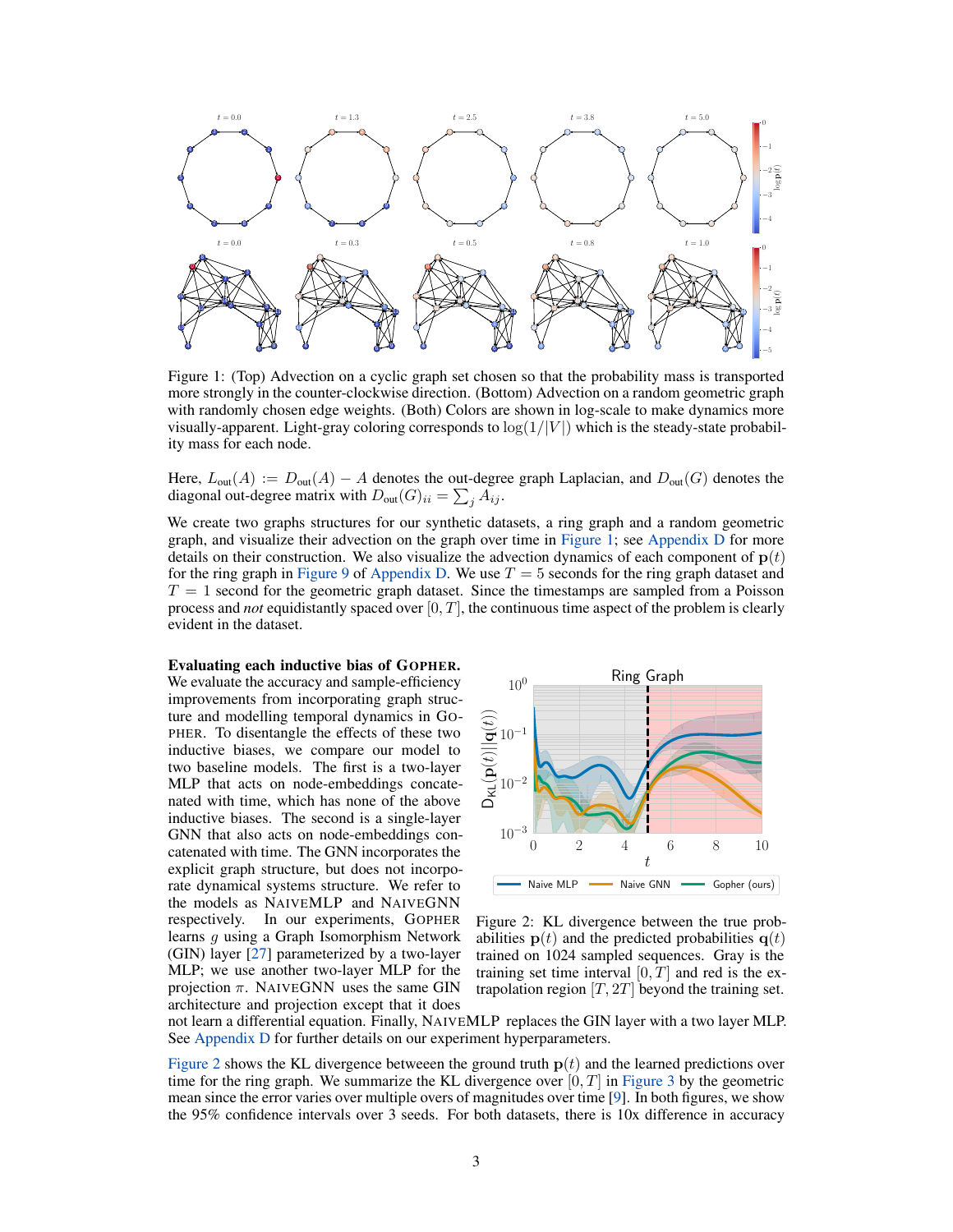<span id="page-3-0"></span>

Figure 3: Sample complexity of each model on the geometric graph dataset (left) and cyclic graph dataset (right). The error is measured in terms of the geometric mean of the KL divergence over the evaluation time period [0*, T*]. Prediction of uniform probability corresponds to a geometric mean KL divergence of 0*.*72 for the geometric graph and 0*.*15 for the cyclic graph.

between the graph structured models and NAIVEMLP, indicating that utilizing the graph structure is greatly beneficial. Though NAIVEGNN does not explicitly model the local temporal dynamics of the datasets, it performs nearly identically to our model GOPHER in fitting  $p(t)$  over the training interval  $[0, T]$ . In principle, GOPHER has the best chance of extrapolating to the  $[T, 2T]$  time period not seen during training since GOPHER explicitly models the local dynamics. However, GOPHER's poor extrapolation ability suggests that its learned dynamics do not actually reflect the true dynamics. Indeed, in Figure 7 of Appendix C we show that although GOPHER can fit the training data well, it is brittle to edge deletions, further indicating GOPHER does not learn the true dynamics.

<span id="page-3-1"></span>

Figure 4: Learned **p**(*t*) over a subset of the counties fit using the COVID-19 dataset preprocessed by Chen et al. [\[5](#page-4-7)]. Only the graph-based models are able to capture the variations over time. See Appendix A for the empirical distribution of  $p(t)$ .

Real-world dataset. We use data released publicly by the New York Times [[23\]](#page-5-10) on daily COVID-19 cases in New Jersey state to construct a real-world categorical probabilistic forecasting dataset, following the preprocessing script of Chen et al. [[5\]](#page-4-7). We aggregate the cases by county and form a graph with 21 nodes where each node is a county and each edge is a county border. Using the train/test split from Chen et al. [\[5](#page-4-7)], we obtain per event log likelihoods with 1-standard-deviations of *−*2*.*766 *±* 0*.*003 for NAIVEMLP, *−*2*.*768 *±* 0*.*003 for NAIVEGNN, and *−*2*.*767 *±* 0*.*000 for GOPHER over 3 seeds. However, these likelihoods are not representative of the model differences since we find a large distribution shift between the train and test distribution shown in Figure 5 of Appendix A. This distribution shift causes the models to perform equally poorly on the test set. In actuality, NAIVEMLP completely fails to capture variations in  $p(t)$  over time, as shown in [Figure 4](#page-3-1).

## 4 Discussion

Although the inductive biases of GOPHER, directly reflect properties of categorical forecasting with local continuous-time dynamics, our experiments find that, surprisingly, explicitly modelling the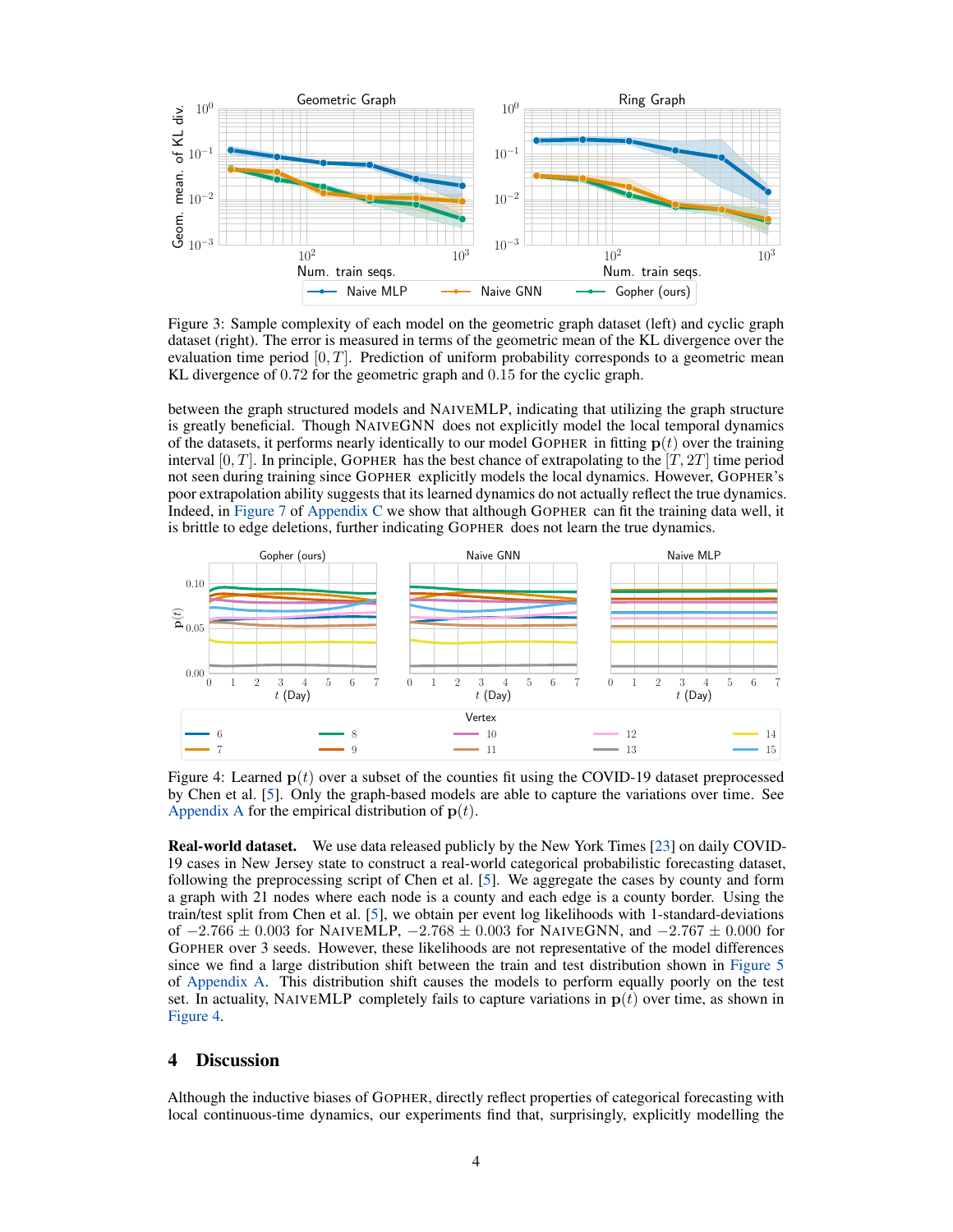temporal dynamics does not improve performance. Most of the performance gains of GOPHER come from incorporating a graph structure, which can be done with a simple baseline model like NAIVEGNN. The failure of GOPHER can be attributed to the fact that the learned dynamics in the embedding space do not accurately reflect the ground truth dynamics in probability space.

#### **References**

- <span id="page-4-1"></span>[1] Eytan Bakshy, Itamar Rosenn, Cameron Marlow, and Lada Adamic. The role of social networks in information diffusion. In *Proceedings of the 21st International Conference on World Wide Web*, WWW '12, pages 519–528, New York, NY, USA, April 2012. Association for Computing Machinery. ISBN 978-1-4503-1229-5. doi: 10.1145/2187836.2187907.
- <span id="page-4-11"></span>[2] Ben Chamberlain, James Rowbottom, Maria I. Gorinova, Michael Bronstein, Stefan Webb, and Emanuele Rossi. GRAND: Graph Neural Diffusion. In *International Conference on Machine Learning*, pages 1407– 1418. PMLR, July 2021.
- <span id="page-4-14"></span>[3] Airlie Chapman and Mehran Mesbahi. Advection on graphs. *IEEE Conference on Decision and Control and European Control Confereence (CDC-ECC)*, 50:1461–1466, December 2011.
- <span id="page-4-5"></span>[4] Ricky T. Q. Chen, Yulia Rubanova, Jesse Bettencourt, and David K Duvenaud. Neural Ordinary Differential Equations. In *Advances in Neural Information Processing Systems*, volume 31. Curran Associates, Inc., 2018.
- <span id="page-4-7"></span>[5] Ricky T. Q. Chen, Brandon Amos, and Maximilian Nickel. Neural Spatio-Temporal Point Processes. In *International Conference on Learning Representations*, September 2020.
- <span id="page-4-4"></span>[6] D. J. Daley and D. Vere-Jones. *An Introduction to the Theory of Point Processes: Volume I: Elementary Theory and Methods*. Probability and Its Applications, An Introduction to the Theory of Point Processes. Springer-Verlag, New York, second edition, 2003. ISBN 978-0-387-95541-4. doi: 10.1007/b97277.
- <span id="page-4-10"></span>[7] Zhiwei Deng, Megha Nawhal, Lili Meng, and Greg Mori. Continuous Graph Flow. *arXiv:1908.02436 [cs, stat]*, September 2019.
- [8] Emilien Dupont, Arnaud Doucet, and Yee Whye Teh. Augmented Neural ODEs. In *Advances in Neural Information Processing Systems*, volume 32. Curran Associates, Inc., 2019.
- <span id="page-4-15"></span>[9] Marc Finzi, Ke Alexander Wang, and Andrew G. Wilson. Simplifying Hamiltonian and Lagrangian Neural Networks via Explicit Constraints. *Advances in Neural Information Processing Systems*, 33:13880– 13889, 2020.
- <span id="page-4-0"></span>[10] Tilmann Gneiting and Matthias Katzfuss. Probabilistic Forecasting. *Annual Review of Statistics and Its Application*, 1(1):125–151, 2014. doi: 10.1146/annurev-statistics-062713-085831.
- <span id="page-4-6"></span>[11] Will Grathwohl, Ricky T. Q. Chen, Jesse Bettencourt, Ilya Sutskever, and David Duvenaud. FFJORD: Free-Form Continuous Dynamics for Scalable Reversible Generative Models. In *International Conference on Learning Representations*, September 2018.
- <span id="page-4-13"></span>[12] Zhen Han, Zifeng Ding, Yunpu Ma, Yujia Gu, and Volker Tresp. Temporal Knowledge Graph Forecasting with Neural ODE. *arXiv:2101.05151 [cs]*, August 2021.
- <span id="page-4-2"></span>[13] Wenzhang Huang, Maoan Han, and Kaiyu Liu. Dynamics of an SIS reaction-diffusion epidemic model for disease transmission. *Mathematical Biosciences & Engineering*, 7(1):51, 2010. doi: 10.3934/mbe. 2010.7.51.
- <span id="page-4-9"></span>[14] Robin John Hyndman and George Athanasopoulos. *Forecasting: Principles and Practice*. OTexts, Australia, 2nd edition, 2018.
- <span id="page-4-12"></span>[15] Valerii Iakovlev, Markus Heinonen, and Harri Lähdesmäki. Learning continuous-time PDEs from sparse data with graph neural networks. In *International Conference on Learning Representations*, September 2020.
- <span id="page-4-3"></span>[16] Scott Linderman and Ryan Adams. Discovering Latent Network Structure in Point Process Data. In *International Conference on Machine Learning*, pages 1413–1421. PMLR, June 2014.
- <span id="page-4-8"></span>[17] Aaron Lou, Derek Lim, Isay Katsman, Leo Huang, Qingxuan Jiang, Ser Nam Lim, and Christopher M De Sa. Neural manifold ordinary differential equations. In H. Larochelle, M. Ranzato, R. Hadsell, M. F. Balcan, and H. Lin, editors, *Advances in Neural Information Processing Systems*, volume 33, pages 17548–17558. Curran Associates, Inc., 2020.